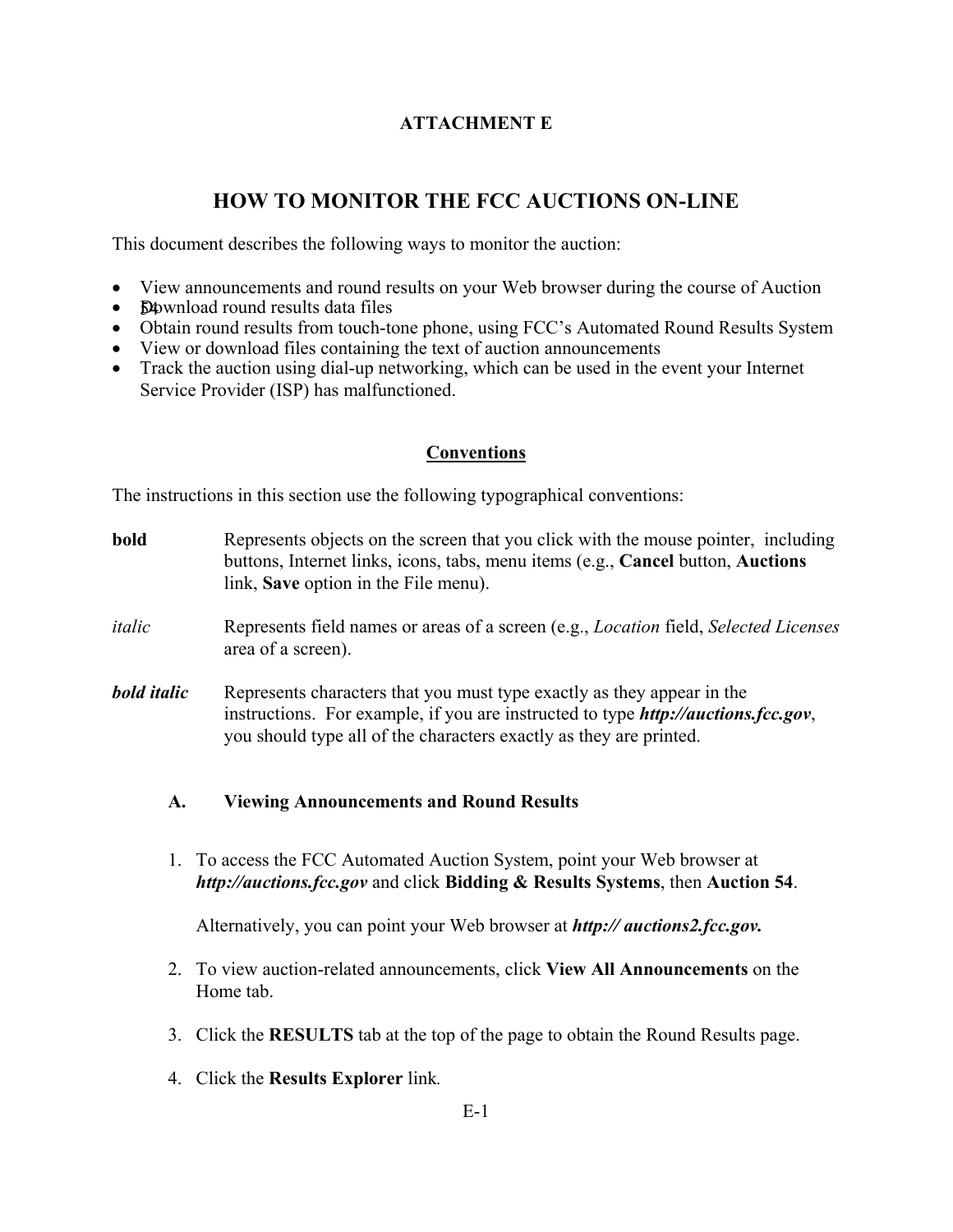The Results Explorer lets you obtain the results for any preceding round. Using the check box at the bottom, you can limit the results to a specific applicant, and view either the construction permits they selected on their Form 175 or the permits where they are the current high bidder.

5. When you finish specifying your filter criteria, click the **Submit** button to obtain the results.

This produces the Current Results Set page, which lists the construction permits that match your search criteria.

### **B. Downloading Round Results Files**

You may use your Web browser to download round results files, as described in the following sections.

### **1. Download Procedure**

1. Point your Web browser at *http://auctions.fcc.gov*.

Alternatively, you can point your Web browser at *http://auctions2.fcc.gov.*

- 2. On the Auctions Systems page, click the **Auctions Archives** link
- 3. On the Auction Data Archives page, click the link for Auction 54.

The Index page that appears shows a parent directory that has three subdirectories, or folders. Clicking one of the folder names expands the associated subdirectory to show its contents.

- 4. For auction round results, click **Results** and then click the subdirectory for the type of files you want to use. Note the following:
	- Subdirectories **ab**, **hb**, **me**, **wd**, **mxref**, and **bxref** provide text (*txt)* and dBASE database (*dbf*) files containing the All Bids, High Bids, Maximum Eligibility, Withdrawals, Market Cross Reference, and Bidder Cross Reference tables, respectively.
	- Subdirectory **zip** has a *zipped* file containing the round results text (*txt*) files from the **ab**, **hb**, **me**, and **wd** subdirectories.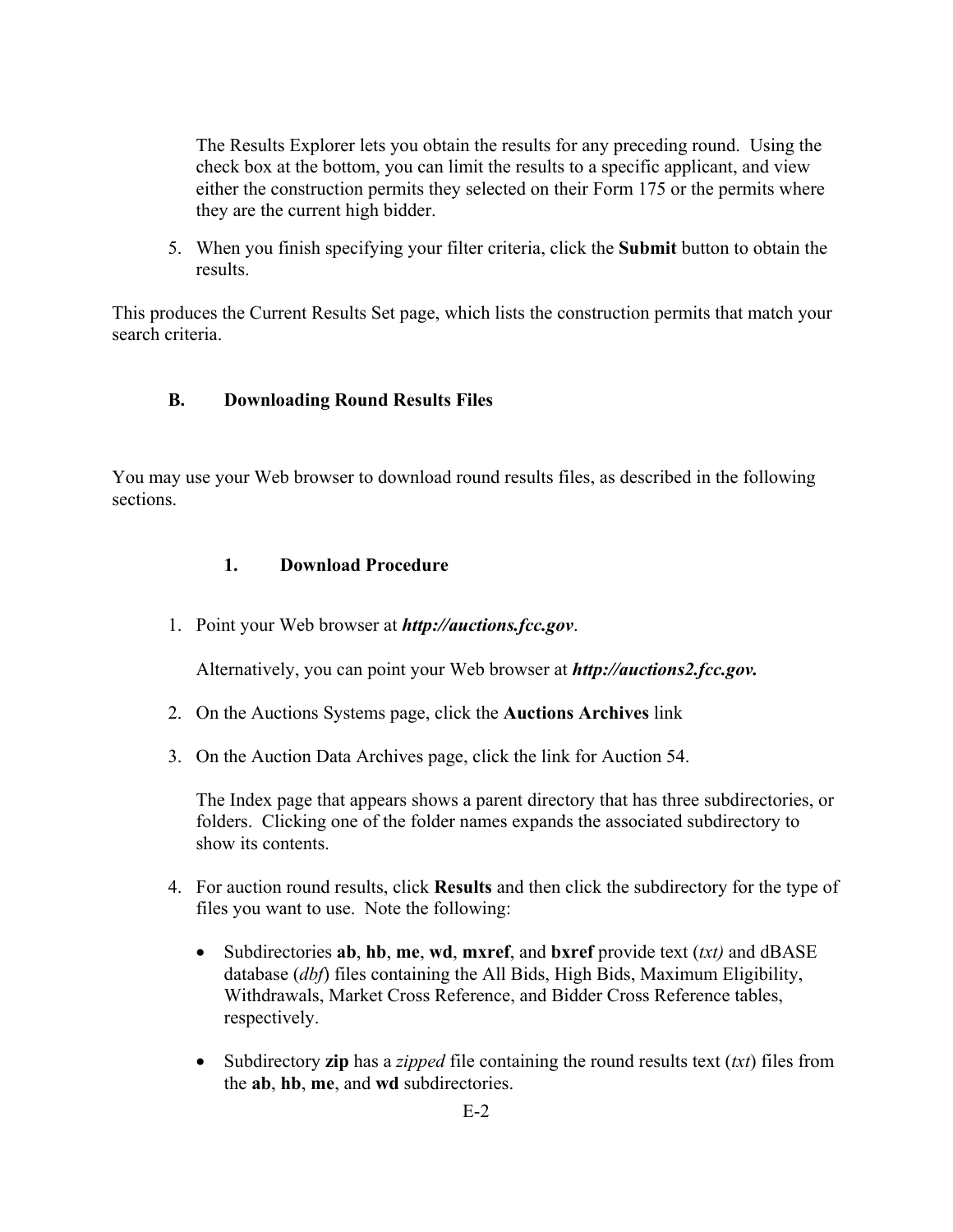- Subdirectory **mdb** contains Microsoft Access database files in *zipped* form.
- 5. Click the file you want to download.
- 6. If you clicked a text (*txt)* file, it will open in your browser and you can save it to a local disk drive, if desired. If you clicked a database (*dbf*) or *zipped* file, the system will ask whether you want to open the file or download it.

# **2. Naming Conventions For Round Results Files**

**Note:** The naming conventions described in this section also apply to the Mock Auction. The only difference is, the Mock Auction is numbered 74 whereas the real auction is numbered 54.

For each round, dBase-compatible database files will be uploaded with the following naming conventions (where *xxx* represents the round number):

- 54\_*xxx*s.dbf contains all bids submitted in a particular round
- 54\_*xxx*w.dbf contains all bids withdrawn in a particular round
- 54 *xxxe.dbf* contains the maximum eligibility and remaining number of waivers for each bidder
- 54 *xxxh*.dbf contains the high bids in a particular round and the minimum accepted bids for the next round

We will also upload the following files, which are created only once, prior to the start of the auction:

- 54 xref.dbf contains bidder cross reference data
- 54 mref.dbf contains market cross reference data

For those who cannot use the dBase-compatible database files, we will also upload the ASCII text (.txt) version of these files with the same filenames as above (e.g., 54\_ *xxx*s.txt, 54\_*xxx*e.txt). We also provide these text files in a zipped file with a name of the form RR 054 *xxx.*zip.

*File Formats:* For a description of the internal formats of the round results files, refer to *Round Results File Formats* at the end of this document.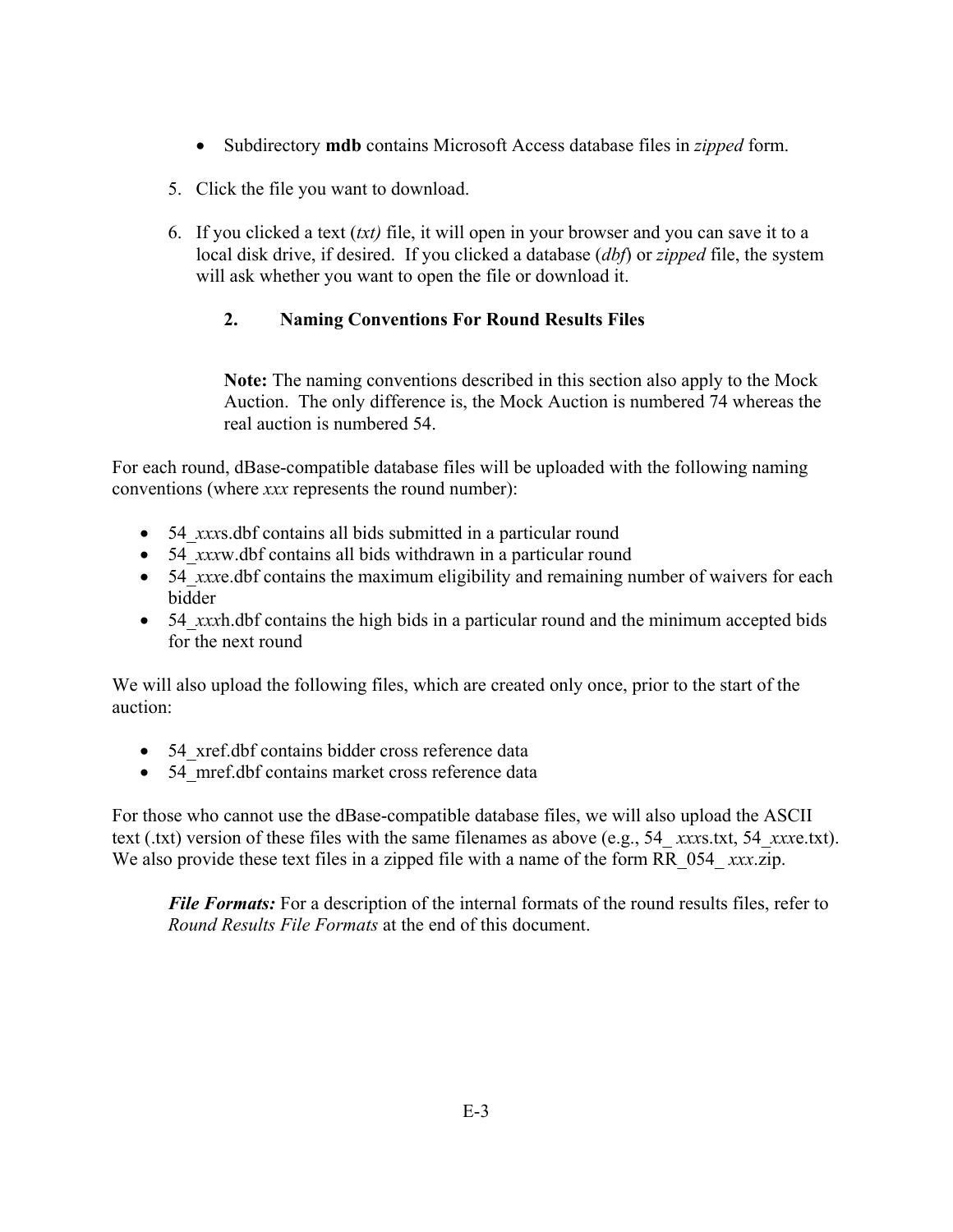### **C. Accessing Auction Announcements**

You may use your Web browser to view or download announcements, as described in the following sections.

### **1. Access Procedure**

1. Point your Web browser at *http://auctions.fcc.gov*

Alternatively, you can point your Web browser at *http://auctions2.fcc.gov.*

- 2. On the Auctions Systems page, click the **Auctions Archives** link
- 3. On the Auction Data Archives page, click the link for Auction 54.

The Index page that appears shows a parent directory that has three subdirectories, or folders. Clicking one of the folder names expands the associated subdirectory to show its contents.

#### 4. Click **Announcements**.

5. Click the file you want to download.

**Template File for Importing Bids:** The file *template.txt* is a template that can be modified as desired and used to select a group of bids simultaneously, by importing them in a file.

6. The file will open in your browser and you can save it to a local disk drive, if desired.

# **2. Naming Conventions For Announcement Files**

The announcement files will use the naming convention *aa\_xxx.nnn,* where *aa* is the auction number, *xxx* is the round number and *nnn* is the announcement number. For example, 54 002.007 would represent an announcement for Auction 54 that was posted during round two and was the seventh announcement for the auction.

# **D. Tracking the Auction via the FCC Wide Area Network**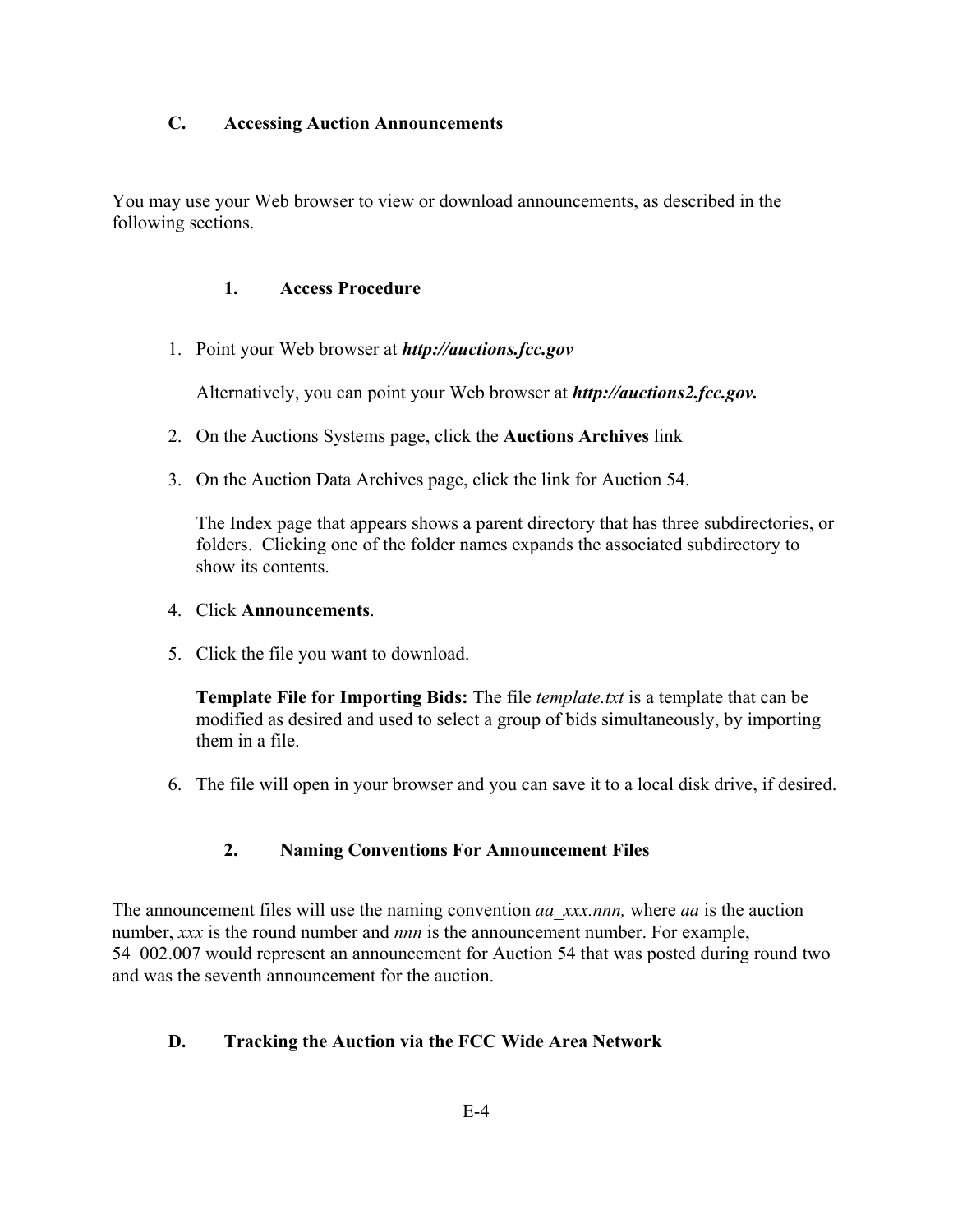To participate as a bidder in an FCC auction or view the auction's announcements and round results, the FCC recommends accessing the FCC Automated Auction System via the Internet. As a contingency, you may access the FCC Automated Auction System via the FCC Wide Area Network.

# **1. Minimum Hardware and Software Requirements**

The following hardware and software, at a minimum, are required to use the FCC Auctions Bidding System:

- CPU: Pentium 133 or above
- RAM: 32 MB (64 MB recommended)
- Monitor: VGA or above
- Mouse or other pointing device
- Operating System: Microsoft® Windows<sup>™</sup> 95™, 98™, 2000™, ME™, NT™, XP™
- Web Browser, either of the following:
	- ♦ Microsoft® Internet Explorer 4.0 or higher (recommended). Your browser must have either Microsoft VM or Java Plug-In Version 1.3.0 installed.
	- ♦ Netscape® Communicator™ 4.0 or higher, with Java Plug-In Version 1.3.0.

Java Plug-In Version 1.3.0 is available for downloading at *http://wtbjag1w.fcc.gov/ieplugin/j2re-1\_3\_0\_02-win.exe*

In addition, users accessing the FCC Auctions Bidding System via the FCC's Wide Area Network will need:

- Modem: 28.8 Kbps Hayes© compatible modem or faster (56 Kbps recommended)
- Point-to-Point Protocol (PPP) Dialer: Use the Dial-Up Networking feature included with the operating system

# **2. Connecting to the FCC Wide Area Network**

To connect to the FCC Wide Area Network, you must use Dial-Up Networking. Dial-Up Networking establishes a point-to-point connection from your PC to the FCC Network. *This point-to-point connection is not routed through the Internet*.

To access the FCC Automated Auction System, configure your dial-up network to dial either *202-408-7835* or *717-338-0735*. These phone numbers are located in Washington, DC, and Gettysburg, PA, respectively. Thus, calls to these numbers may be long-distance calls, depending on where the calls originate. When you have finished, exit your Web browser, then disconnect from the FCC Network.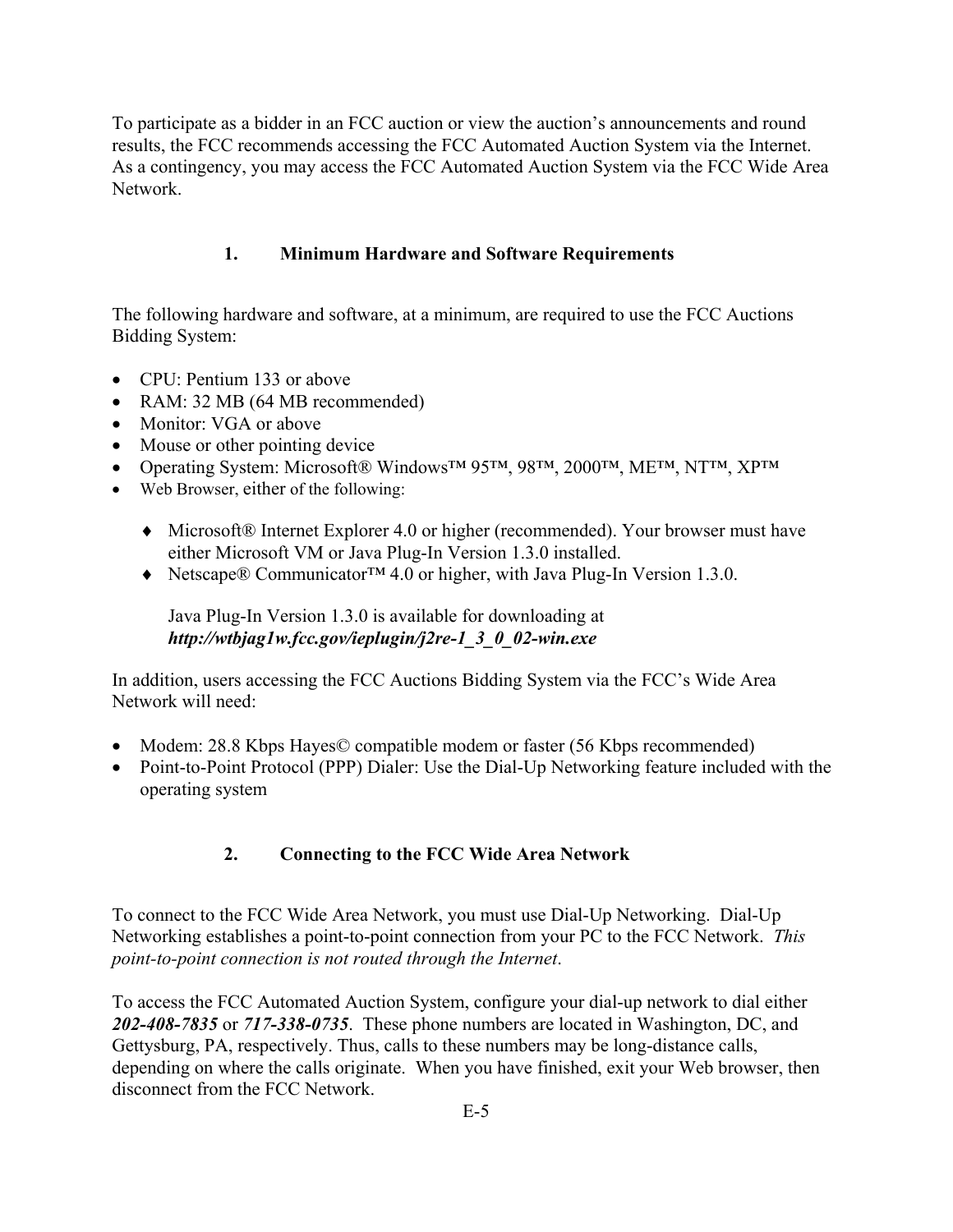#### **E. Round Results File Formats**

This section describes the formats for the round results files that will be uploaded to the FCC Internet site after each round of the auction. The results files contain the raw output of the auction data. These files are available in both *dbf* and *txt* format.

The round results files were used by the previous Excel based tracking tool produced by the FCC and are still being distributed for those bidders who use them for their own tracking purposes. The following layouts are for the dbf files. The txt files will have character field types.

| char(2)  |
|----------|
| char(6)  |
| char(2)  |
| numeric  |
| numeric  |
| numeric  |
| char(10) |
| char(10) |
| numeric  |
| numeric  |
| numeric  |
| numeric  |
| double   |
|          |

#### **1. ALL\_BIDS file**

#### **2. HIGH\_BIDS file**

| service code   | char(2)  |
|----------------|----------|
| market         | char(6)  |
| freq block     | char(2)  |
| bid round      | numeric  |
| bid amt        | numeric  |
| bidder num     | numeric  |
| fcc acct       | char(10) |
| date           | char(10) |
| net bid amt    | numeric  |
| min accept     | numeric  |
| min bid incr 2 | double   |
|                |          |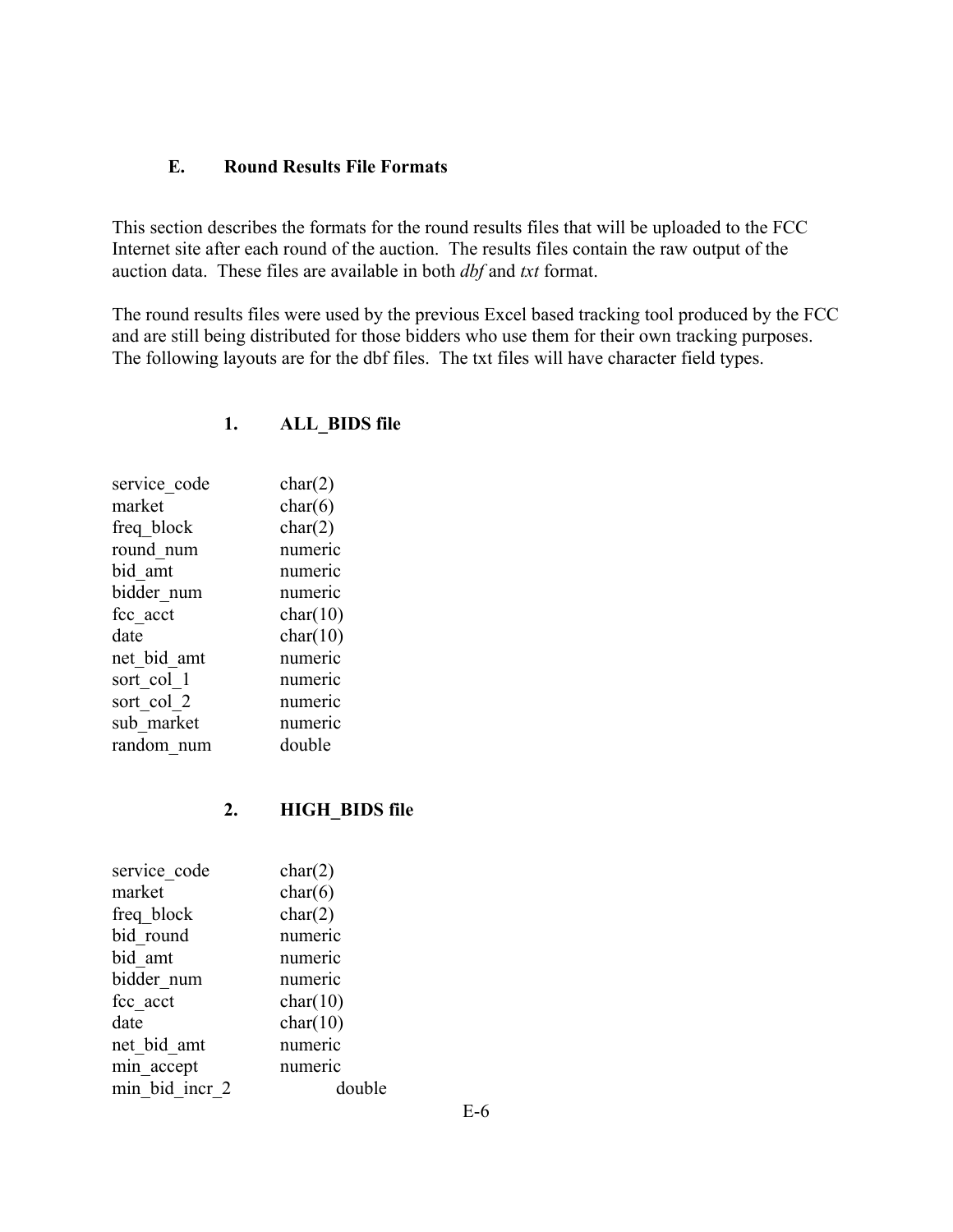| num of bids | numeric |
|-------------|---------|
| sort col 1  | numeric |
| sort col 2  | numeric |
| sub market  | numeric |

# **3. MAXIMUM\_ELIGIBILITY file**

| numeric  |
|----------|
|          |
| numeric  |
| char(10) |
| numeric  |
| numeric  |
| char(1)  |
| numeric  |
| numeric  |
| numeric  |
|          |

# **4. WITHDRAWALS file**

| service code | char(2)  |
|--------------|----------|
| market       | char(6)  |
| freq block   | char(2)  |
| bid round    | numeric  |
| bid amt      | numeric  |
| bidder num   | numeric  |
| fcc acct     | char(10) |
| date         | char(10) |
| net bid amt  | numeric  |
| sort col 1   | numeric  |
| sort col 2   | numeric  |
| sub market   | numeric  |

# **5. BIDDER\_CROSS\_REFERENCE file**

| bidder num                  | numeric  |
|-----------------------------|----------|
| fcc acct                    | char(10) |
| co name                     | char(50) |
| bidding credit pctg numeric |          |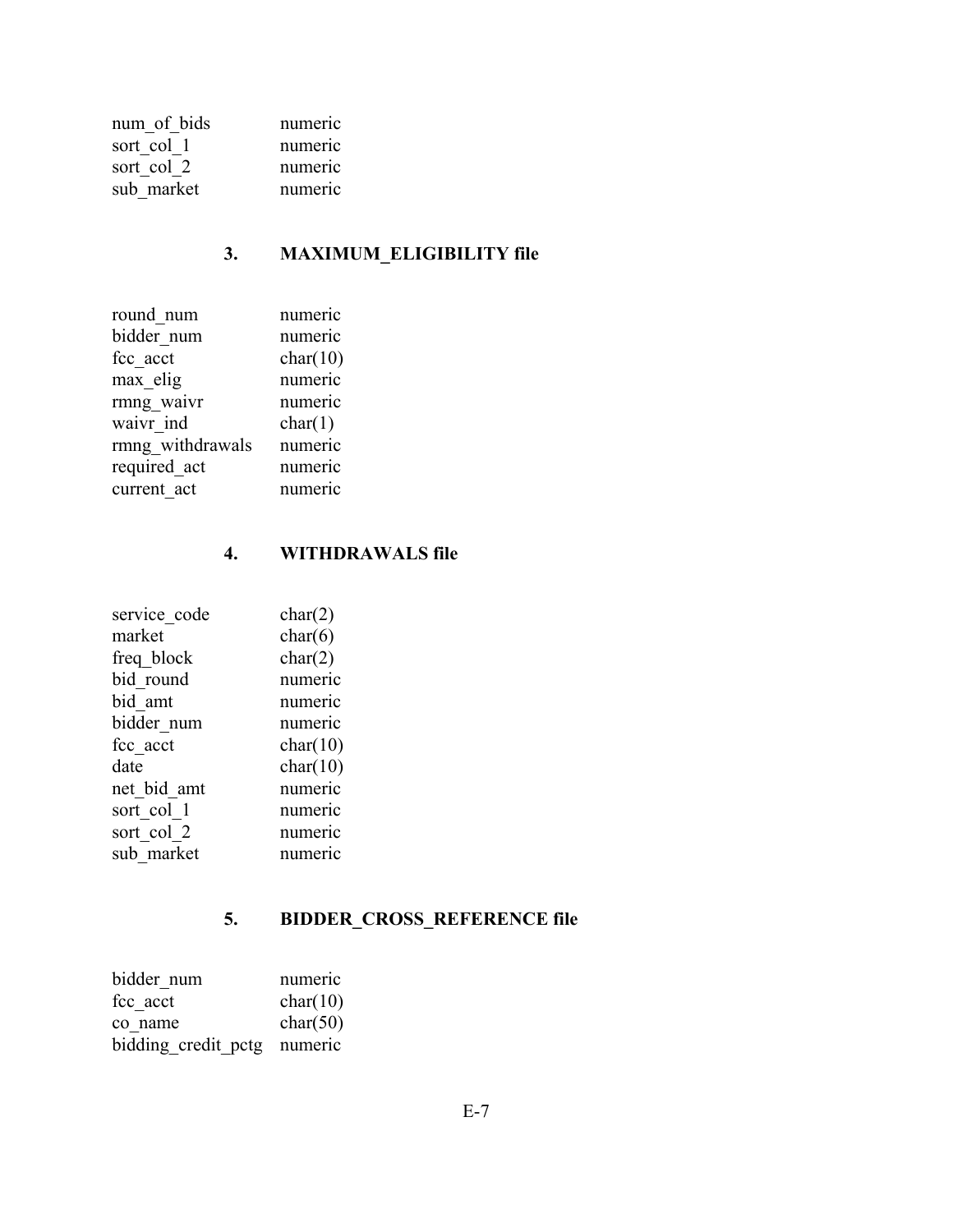## **6. MARKET\_CROSS\_REFERENCE file**

| char(15) |
|----------|
| char(6)  |
| char(2)  |
| numeric  |
| double   |
| char(50) |
| int      |
| int      |
|          |

# **F. Results Explorer Export File Format**

The Results Explorer provides an option to export a comma-delimited text file. The Export file contains the following data elements, in order:

- Service Code
- MX Group
- Block/Channel (has the value **0**, because this auction does not use blocks or channels)
- Submarket (has the value **0**, because this auction does not use submarkets)
- Bid increment (default value  $= 1$ , which selects minimum acceptable bid)
- Round number
- Company name (set to **FCC** if no bid has been placed on this construction permits)
- Standing high bid at the end of the selected round, in dollars
- Minimum acceptable bid for the round that follows the selected round, in dollars
- Bid increment for the round that follows the selected round. The bid increment is used to determine acceptable bid amount values 2 through 9.

For example, the following entry contains data for MX Group FM3 based on the round results from Round 1:

MM-FM3-0-0-1,1,Acme Co.,33000,38000,5000

This entry shows that the standing high bid in Round 1 was \$3300 and that the minimum acceptable bid amount in Round 2 is \$3800, a bid increment of \$500.